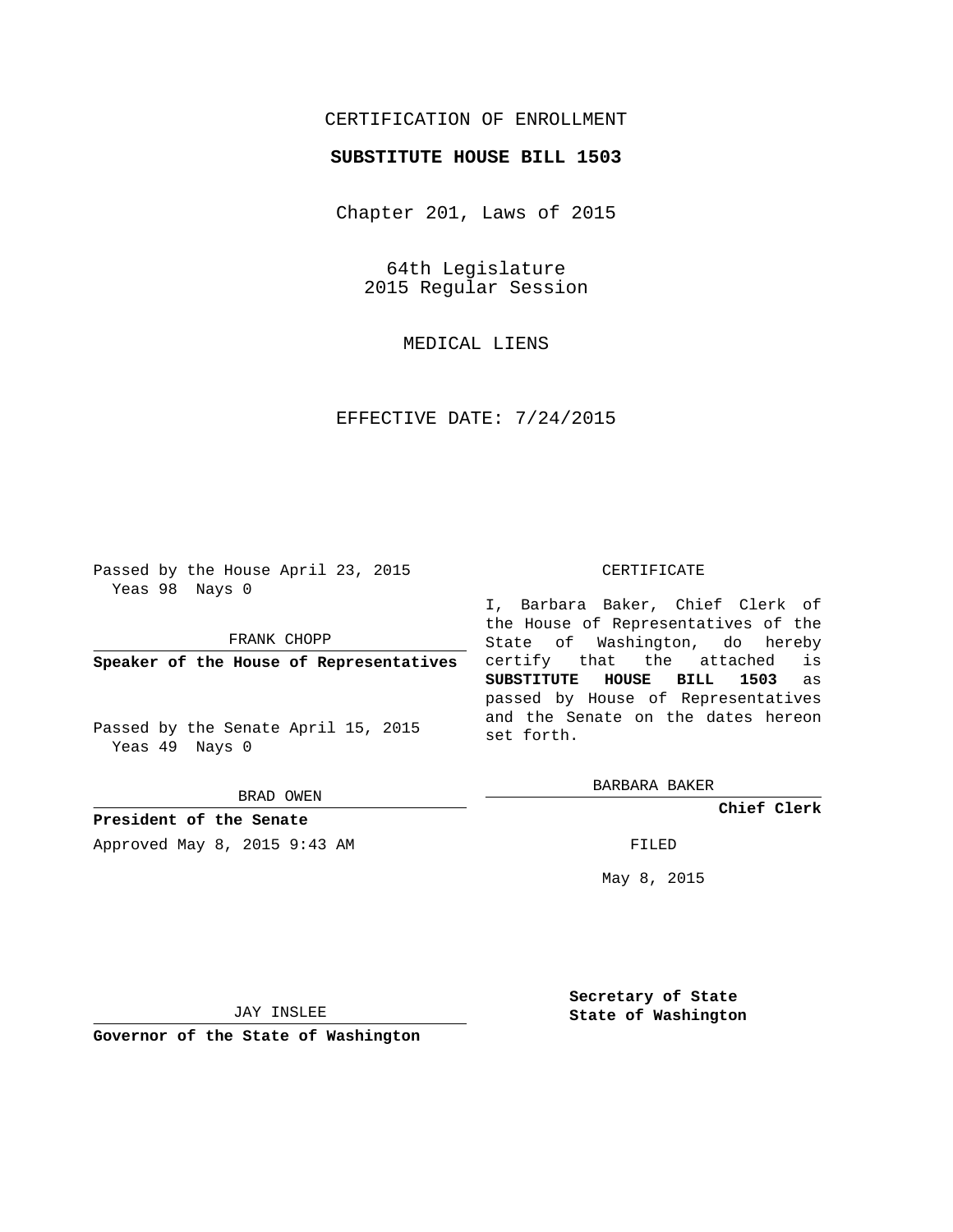## **SUBSTITUTE HOUSE BILL 1503**

AS AMENDED BY THE SENATE

Passed Legislature - 2015 Regular Session

# **State of Washington 64th Legislature 2015 Regular Session**

**By** House Judiciary (originally sponsored by Representatives Jinkins, Ryu, Tharinger, DeBolt, Senn, Robinson, Harris, Cody, Riccelli, Walsh, Sawyer, and Moeller)

READ FIRST TIME 02/20/15.

1 AN ACT Relating to medical liens; amending RCW 60.44.020 and 2 60.44.060; and reenacting and amending RCW 19.16.100.

3 BE IT ENACTED BY THE LEGISLATURE OF THE STATE OF WASHINGTON:

4 **Sec. 1.** RCW 60.44.020 and 1975 1st ex.s. c 250 s 2 are each 5 amended to read as follows:

6 No person shall be entitled to the lien given by RCW 60.44.010 7 unless such person  $((\text{shall}_t))$ :

8 (1) In any effort to enforce the lien, either attempts to enforce 9 the lien on his or her own behalf or designates a collection agency 10 licensed under chapter 19.16 RCW to collect on his or her behalf;

11 (2) Discloses the person's use of liens under this chapter as 12 part of the person's billing and collection practices; and

13 (3) Within twenty days after the date of such injury or receipt of transportation or care, or, if settlement has not been accomplished and payment made to such injured person, then at any 16 time before such settlement and payment, files for record with the county auditor of the county in which said service was performed, a notice of claim stating the name and address of the person claiming the lien and whether such person claims as a practitioner, physician, nurse, ambulance service, or hospital, the name and address of the patient and place of domicile or residence, the time when and place

p. 1 SHB 1503.SL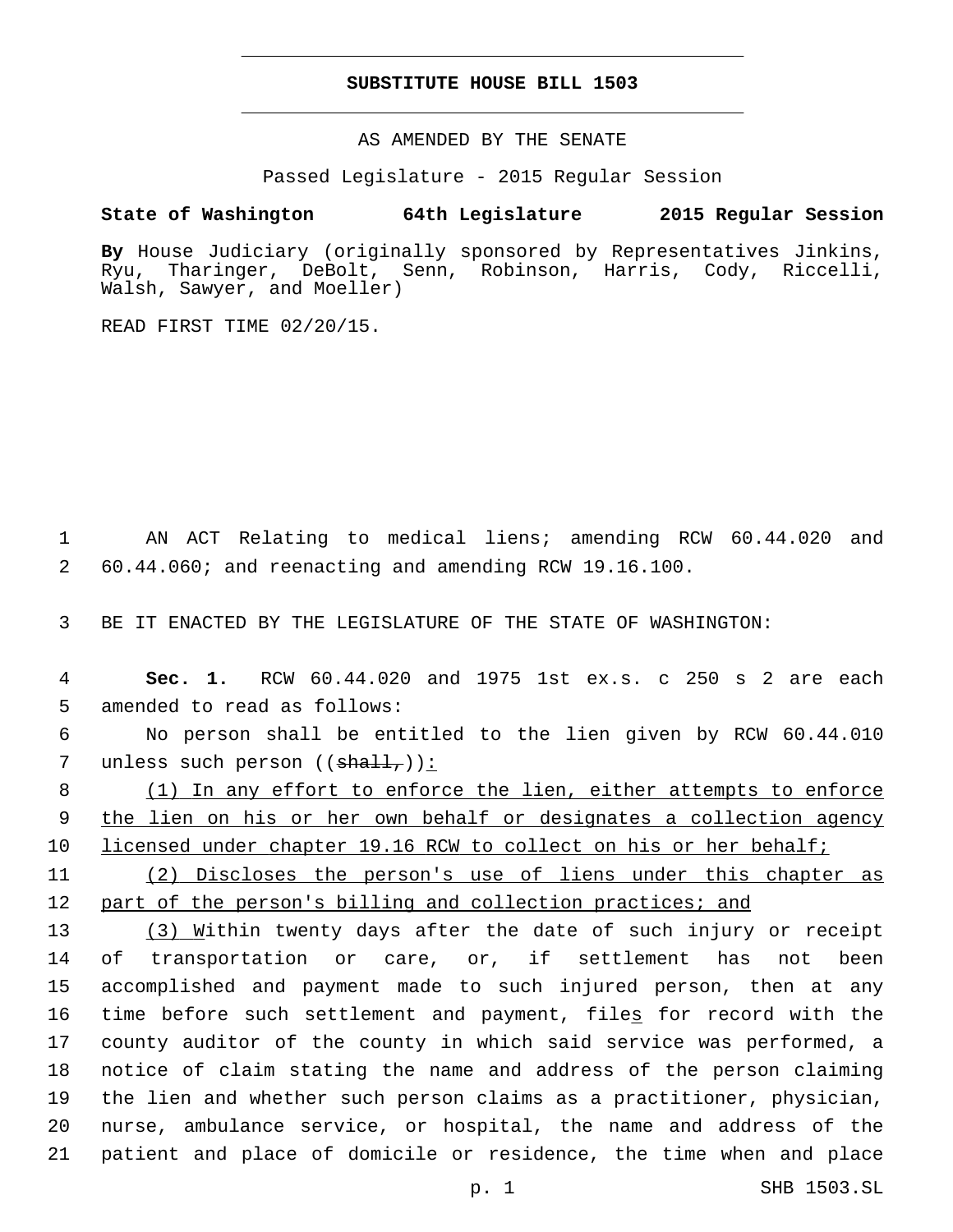where the alleged fault or negligence of the tort-feasor occurred, and the nature of the injury if any, the name and address of the tort-feasor, if same or any thereof are known, which claim shall be subscribed by the claimant and verified before a person authorized to 5 administer oaths.

 **Sec. 2.** RCW 60.44.060 and 2012 c 117 s 153 are each amended to 7 read as follows:

 (1) Such lien may be enforced by a suit at law brought by the claimant or his or her assignee within one year after the filing of such lien against the said tort feasor and/or insurer. In the event that such tort feasor and/or insurer shall have made payment or settlement on account of such injury, the fact of such payment shall only for the purpose of such suit be prima facie evidence of the negligence of the tort feasor and of the liability of the payer to 15 compensate for such negligence.

 (2) No more than thirty days after payment or settlement and 17 acceptance of the amount due to the claimant or his or her assignee, the claimant or his or her assignee shall prepare and execute a release of all lien rights for which payment has been made and deliver the release to the patient. In any suit to compel deliverance of the release thereafter in which the court determines the delay was unjustified, the court shall, in addition to ordering the deliverance 23 of the release, award the costs of the action including reasonable attorneys' fees and any damages.

 **Sec. 3.** RCW 19.16.100 and 2013 c 148 s 1 are each reenacted and 26 amended to read as follows:

 Unless a different meaning is plainly required by the context, the following words and phrases as hereinafter used in this chapter 29 shall have the following meanings:

(1) "Board" means the Washington state collection agency board.

 (2) "Claim" means any obligation for the payment of money or thing of value arising out of any agreement or contract, express or 33 implied.

 (3) "Client" or "customer" means any person authorizing or 35 employing a collection agency to collect a claim.

(4) "Collection agency" means and includes:36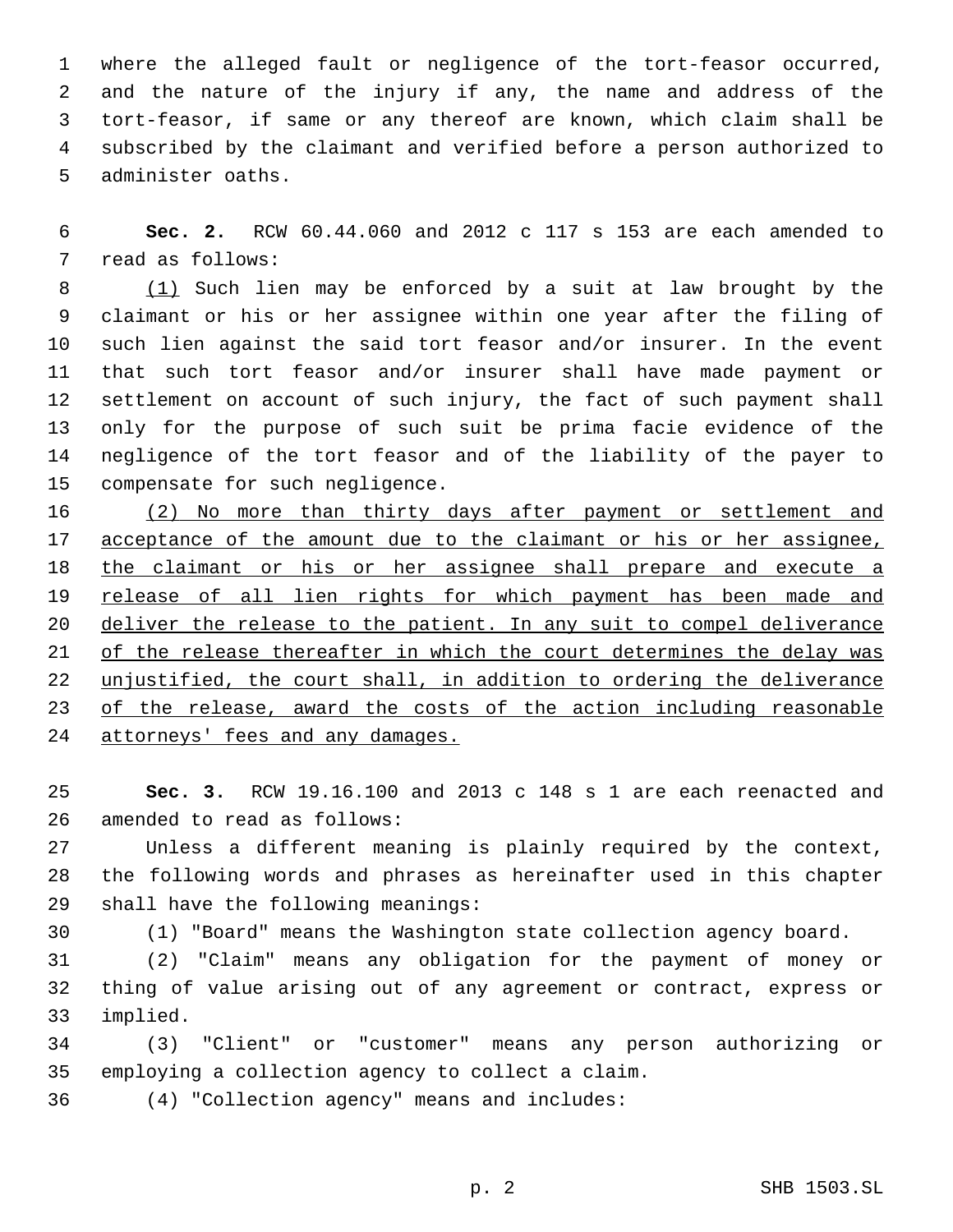(a) Any person directly or indirectly engaged in soliciting claims for collection, or collecting or attempting to collect claims owed or due or asserted to be owed or due another person;

 (b) Any person who directly or indirectly furnishes or attempts to furnish, sells, or offers to sell forms represented to be a collection system or scheme intended or calculated to be used to collect claims even though the forms direct the debtor to make payment to the creditor and even though the forms may be or are actually used by the creditor himself or herself in his or her own 10 name;

 (c) Any person who in attempting to collect or in collecting his or her own claim uses a fictitious name or any name other than his or her own which would indicate to the debtor that a third person is 14 collecting or attempting to collect such claim;

 (d) Any person or entity that is engaged in the business of purchasing delinquent or charged off claims for collection purposes, whether it collects the claims itself or hires a third party for collection or an attorney for litigation in order to collect such claims;

 (e) Any person or entity attempting to enforce a lien under chapter 60.44 RCW, other than the person or entity originally 22 entitled to the lien.

(5) "Collection agency" does not mean and does not include:

 (a) Any individual engaged in soliciting claims for collection, or collecting or attempting to collect claims on behalf of a licensee under this chapter, if said individual is an employee of the 27 licensee;

 (b) Any individual collecting or attempting to collect claims for not more than one employer, if all the collection efforts are carried on in the name of the employer and if the individual is an employee 31 of the employer;

 (c) Any person whose collection activities are carried on in his, her, or its true name and are confined and are directly related to the operation of a business other than that of a collection agency, such as but not limited to: Trust companies; savings and loan associations; building and loan associations; abstract companies doing an escrow business; real estate brokers; property management companies collecting assessments, charges, or fines on behalf of condominium unit owners associations, associations of apartment owners, or homeowners' associations; public officers acting in their